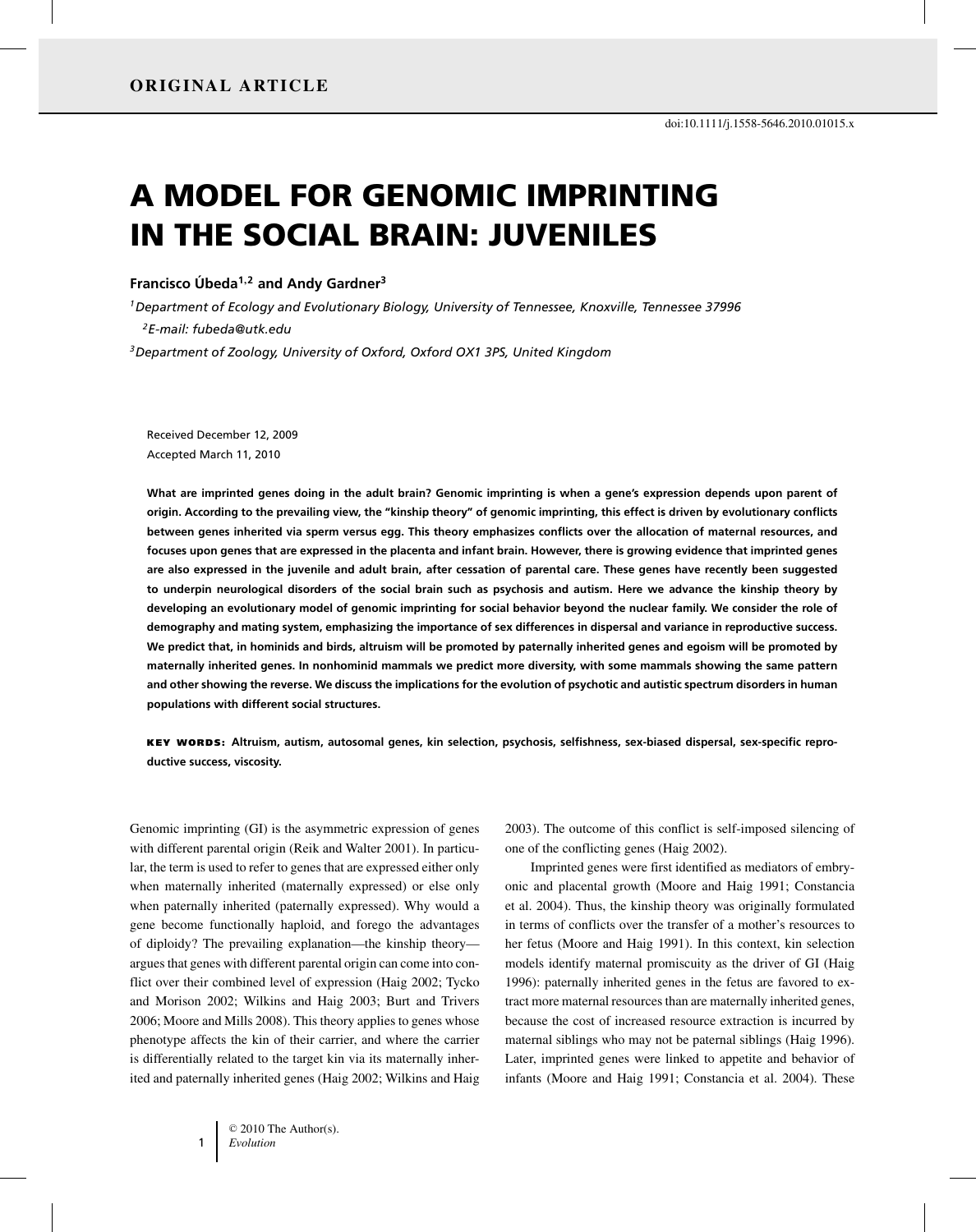findings have led the kinship theory to be applied to postnatal investment of resources by the mother (Haig 2002) and, more recently, to investments made by both parents (Ubeda 2008). Again, ´ parental promiscuity is identified as the driver of GI, although the transfer of resources is not mediated by chemical interactions of genes expressed in the fetus and placenta, but rather by behavioral interactions of genes expressed in the infant brain (Trivers 1974).

There is growing evidence that imprinted genes are also active in the brains of juveniles and adults, after the cessation of parental care (Goos and Silverman 2001; Davies et al. 2005; Plagge et al. 2005; Davies et al. 2007). This activity is not explained by the kinship theory in its original formulation, but there is potential for the theory to be extended to encompass social interactions beyond those of parent and offspring (Trivers and Burt 1999; Haig 2000). In particular, differential relatedness between neighbors with respect to maternal versus paternal genes could arise as a consequence of sex differences in dispersal rate and variance in reproductive success (Haig 2000; Isles et al. 2006). This differential relatedness might lead to GI for genes that mediate social interactions between neighbors (Haig 2000). However, no formal analysis of this idea has been undertaken. Such an analysis is necessary not only to explain GI in the juvenile and adult (post-infant) brains, but also to understand recent research linking GI to important neurological disorders within the autistic and psychotic spectra (Badcock and Crespi 2006, 2008; Crespi 2008; Crespi and Badcock 2008).

We develop an evolutionary demographic model (Grafen 1985; Taylor and Frank 1996; Rousset 2004; Wild and West 2009; Gardner 2010) that extends the kinship theory of GI to social interactions in a viscous population. Our results provide a novel and unique insight into the role of imprinted genes in the social brain, and allow us to predict how mutations and epimutations of imprinted genes will affect the balance between altruism and egoism in the social brain. The model makes clear predictions relating ancestral human demography to imprinting patterns and contemporary neurological disorders, demonstrating that, if confirmed, the link between GI and autistic-spectrum and psychotic-spectrum disorders, the social structure in which individuals evolved can affect clinical phenotype and the severity of these neurologica disorders.

# *Results*

We consider an infinite population structured into neighborhoods. At the point of census in each generation, we consider that each neighborhood contains a large number of diploid juveniles that engage in social interactions. These interactions mediate the survival of juveniles to adulthood. Adults either disperse with probability  $d_m$  and  $d_f$  for males and females respectively, or else remain in their natal neighborhood with probability  $l_m = 1 - d_m$  and  $l_f = 1 - d_f$ . After dispersing, adults mate at random within their neighborhood, and the next generation of juveniles is produced. We assume an even sex ratio among these offspring. We allow for a wide range of mating systems, by denoting the probability that two juveniles, randomly chosen from the same neighborhood, share the same mother by  $\alpha$  (probability of maternal sibship), and the probability that they share the same father by  $\beta$  (probability of paternal sibship). Thus,  $\alpha$  and  $\beta$  describe the inequity in reproductive success among females and males, respectively, and reflect variance in survival to reproductive maturity and variance in mating success. For example, monogamy with *N* equally fecund couples per neighborhood is represented by  $\alpha = \beta = 1/N$ , whereas a harem of *N* equally fecund females mated by a single male is represented by  $\alpha = 1/N$  and  $\beta = 1$  (see the Appendix for a detailed formulation of the model).

We use this sociodemographic model to determine the extent to which maternally derived and paternally derived autosomal genes underlying altruistic behavior value the survival of social partners relative to the survival of their own carrier. We term this the potential for altruism (Gardner 2010), and find that it is given by

$$
A_{\bar{M}} = \frac{(1-a)r_{\bar{M}}}{1 - ar_{\bar{M}}}
$$
 (1a)

$$
A_{\bar{p}} = \frac{(1-a)r_{\bar{p}}}{1 - ar_{\bar{p}}},\tag{1b}
$$

where

$$
a = \frac{1}{2} (l_f^2 + l_m^2)
$$
 (2)

is the intensity of local competition (Frank 1998; Gardner 2010) and

$$
r_{\tilde{M}} = \frac{1}{2} \frac{\alpha + \frac{1}{4} [\beta (1 - \alpha) l_f^2 + (\beta - \alpha) l_f l_m - \alpha (1 - \beta) l_m^2]}{1 - \frac{1}{4} [(1 - \alpha) l_f^2 + 2 l_f l_m + (1 - \beta) l_m^2]}
$$
(3a)  

$$
r_{\tilde{p}} = \frac{1}{2} \frac{\beta + \frac{1}{4} [\alpha (1 - \beta) l_m^2 + (\alpha - \beta) l_f l_m - \beta (1 - \alpha) l_f^2]}{1 - \frac{1}{4} [(1 - \alpha) l_f^2 + 2 l_f l_m + (1 - \beta) l_m^2]}
$$
(3b)

are the coefficient of relatedness between a focal juvenile and another juvenile in the same patch via the maternally inherited and the paternally inherited genes (see Appendix for derivation). Notice that this model accounts for the effects of competition between related individuals. Despite competition between related individuals altruism can evolve except in the extreme case in which  $a = 1$  when there is no migration (see Fig. 1A) (see Gardner 2010 for the impact of sex-biased dispersal on social evolution in viscous populations in the absence of GI). Intensity of competition and relatedness have opposite effects on the potential for altruism: the greater the intensity of competition the lower the potential for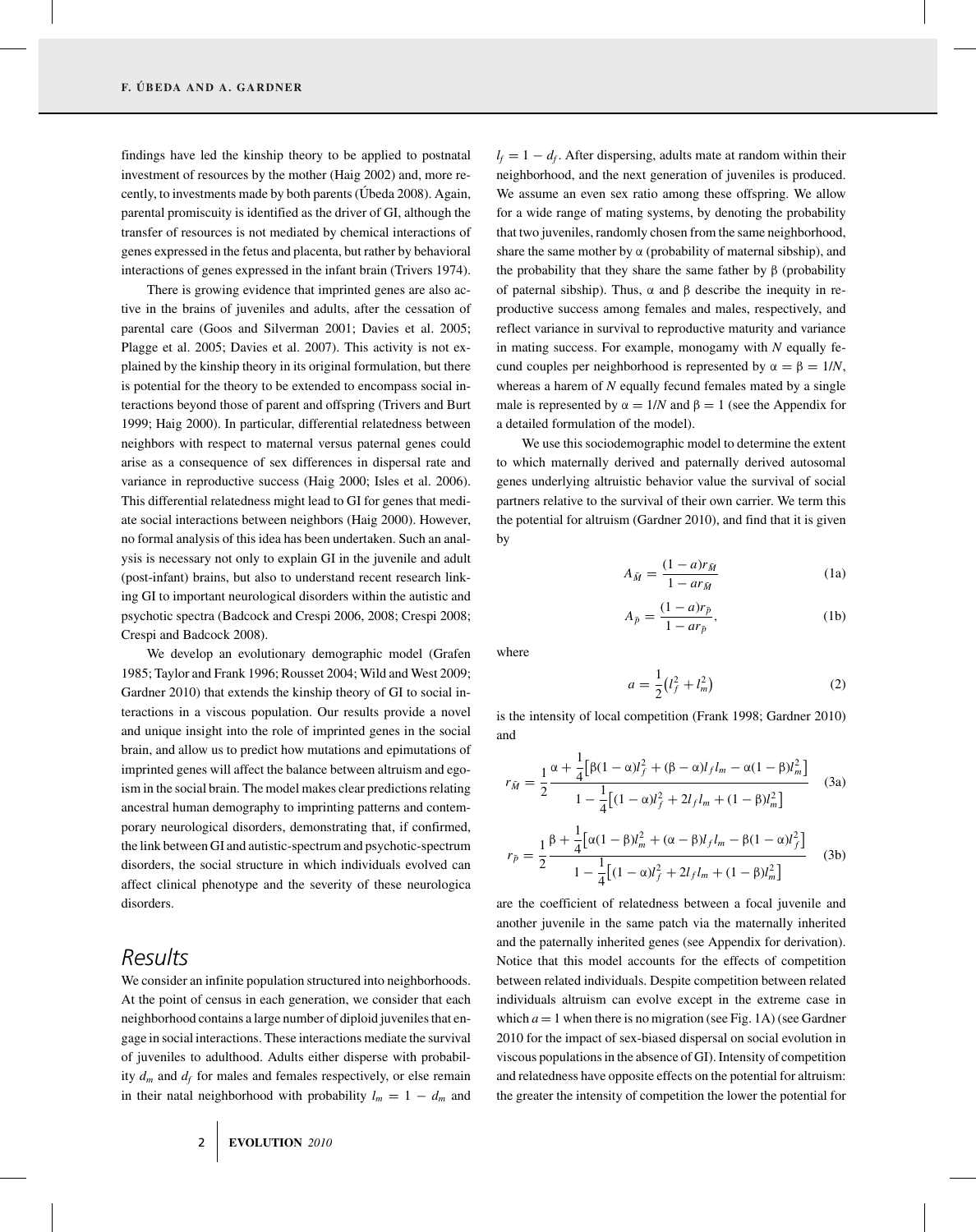

Figure 1. **Potential for altruism and potential for intragenomic conflict regarding altruism. (A) Potential for altruism** *A***<sup>χ</sup> (***y***-axis) as a function of the scale of competition** *a* **(***x***-axis) and the coefficient of relatedness** *r***χ. The greater the competition between patchmates the lesser the potential for altruism, the greater the relatedness between juveniles the greater the potential for altruism. (B) Potential for intragenomic conflict** *IA* **(***y***-axis) as a function as a function of the scale of competition** *a* **(***x***-axis) and the coefficient of relatedness via** the maternally inherited  $r_M$  and paternally inherited  $r_P$  genes. The greater the competition between patchmates the lesser the conflict, **the greater the difference in relatedness via the maternally inherited and via the paternally inherited genes the greater the conflict. Relatedness and scale of competition are determined by migration and the probability of sibship. (C1) Coefficient of relatedness** *r* **(***y***-axis)** as a function of the probability of sibship through females  $\alpha$  (*x*-axis) when there is no sex bias in dispersal  $d_f = d_m = 0.5$ . The greater **the probability of sibship the greater the coefficient of relatedness both via the maternally inherited (continuous line) and the paternally inherited (dotted line) genes. (C2) Coefficient of relatedness** *r* **(***y***-axis) as a function of female dispersal** *df* **(***x***-axis) when there is no sex-difference in the probability of sibship α = β = 0.5. The greater the dispersal the lower the coefficient of relatedness both via the maternally inherited and the paternally inherited genes. (D) Scale of competition** *a* **(***y***-axis) as a function of female dispersal** *df* **(***x***-axis). The greater the dispersal the lower the competition between related individuals. The scale of competition is the same for both gene copies with independence of their parental origin.**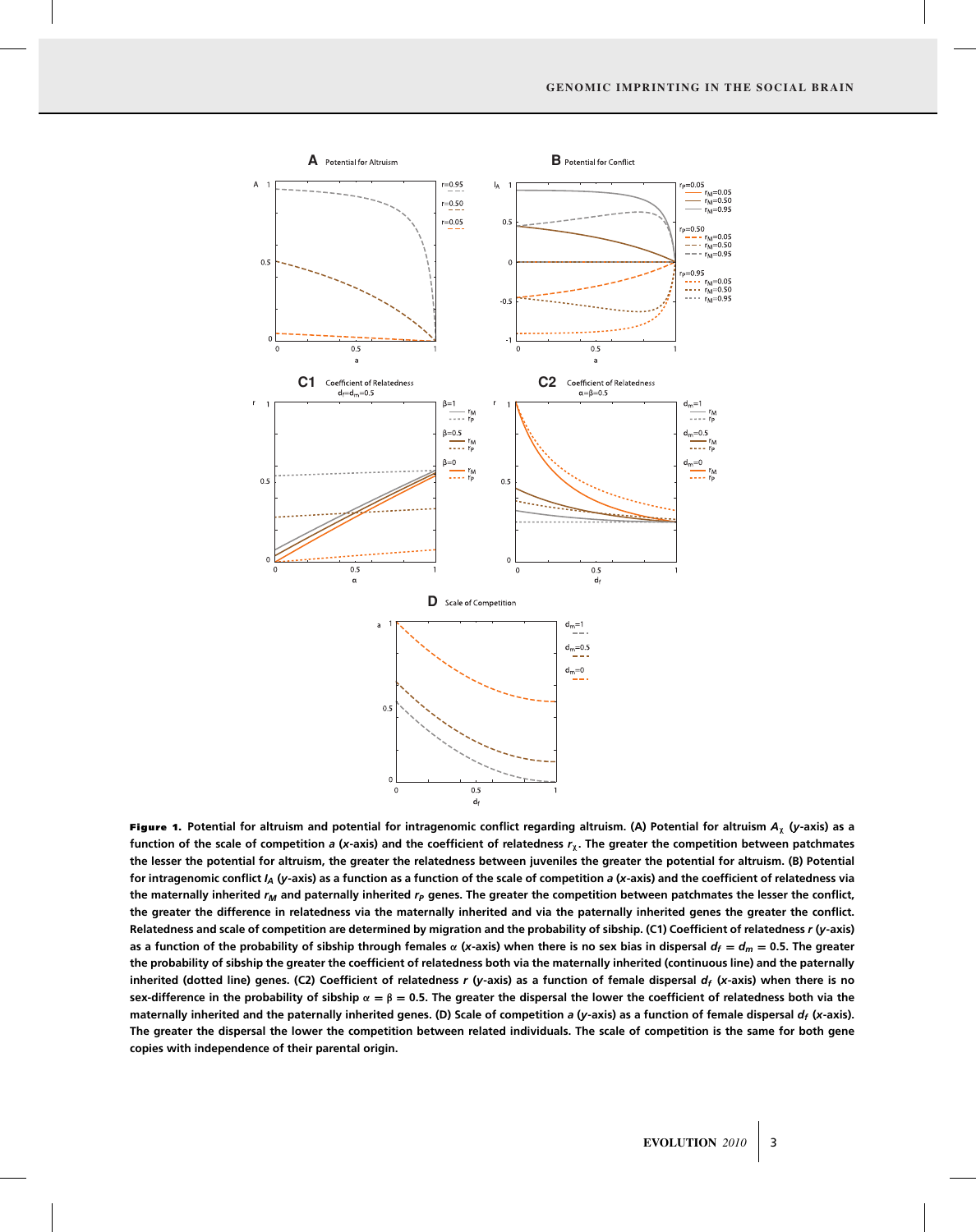altruism and the greater the relatedness the greater the potential for altruism (see Fig. 1B). If altruism incurs a survival cost *c* to the altruist and confers a survival benefit *b* to the recipient, then maternally inherited genes are selected to promote altruism when  $\frac{c}{b}$  <  $A_{\bar{M}}$ , and paternally inherited genes are selected to promote altruism when  $\frac{c}{b} < A_{\bar{p}}$ .

When maternally derived and paternally derived genes differ in their valuation of the survival of social partners relative to the survival of their own carrier, there is intragenomic conflict between genes of different parental origin. We define the potential for intragenomic conflict regarding altruism  $I_A$  as the difference between the potential for altruism of the maternally inherited and the paternally inherited genes,  $I_A = A_{\bar{M}} - A_{\bar{p}}$ , and is given by

$$
I_A = \frac{(1-a)(r_{\bar{M}} - r_{\bar{p}})}{(1 - ar_{\bar{M}})(1 - ar_{\bar{p}})}.
$$
\n(4)

The intensity of competition *a* modifies the extent of the conflict making the potential for conflict bigger or smaller but does not affect its sign (see Fig. 1B). The difference in relatedness via the maternally inherited and the paternally inherited genes  $r_{\bar{M}} - r_{\bar{p}}$  not only modifies the extent of the conflict but also determines the sign of the potential for conflict (see Fig. 1B). Notice that  $I_A$  ranges between  $-1 < I_A < 1$ .

Intragenomic conflict manifests as genes being selected for different level of combined expression (we denote the evolutionarily stable level of combined expression for maternally inherited and paternally inherited genes  $g_M^*$  and  $g_P^*$ , respectively). If the locus underlies an altruistic trait, then the gene with greater potential for altruism is selected for a higher level of combined expression  $(g^*_{\bar{M}} > g^*_{\bar{p}} \text{ if } I_A > 0 \text{, and } g^*_{\bar{M}} < g^*_{\bar{p}} \text{ if } I_A < 0 \text{). In particular, owing to}$ the loudest voice prevails principle (Haig 1996), the gene selected for higher expression will ultimately be expressed at its optimal level whereas the other gene will be silenced ({ $g_M^*$ , 0} if  $I_A > 0$ and  $\{0, g^*_{\bar{p}}\}$  if  $I_A < 0$ , where the first position in the ordered pair  ${g_{\bar{M}}}, {g_{\bar{p}}}\}$  corresponds to the expression of the maternally inherited gene and the second to the expression of the paternally inherited gene). In the event of no difference in potential for altruism, we predict that GI does not evolve ( $g^*_{\bar{M}} = g^*_{\bar{p}}$  if  $I_A = 0$ ).

The results of our model are presented in Figure 2. There is no conflict between genes with different parental origin, and hence GI is not expected to evolve, when there is sex bias neither in dispersal  $(d_f = d_m)$  nor in variance in reproductive success ( $\alpha$  = β) (Fig. 2). Assuming no sex-bias in variance in reproductive success ( $\alpha = \beta$ ), the potential for altruism is greater for the gene derived from the least-dispersing sex, so that a gene underlying altruism will evolve to be maternally expressed if dispersal is male biased ({ $g^*_{\bar{M}}$ , 0} if  $d_f < d_m$ ) and paternally expressed if dispersal is female biased ({ $0, g^*_{\bar{p}}$ } if  $d_f > d_m$ ) (Figs. 2 and 3). Assuming no sex bias in dispersal  $(d_f = d_m)$ , the potential for altruism is greater for the gene derived from the sex with the greatest variance in reproductive success, so that a gene underlying altruism will evolve to be maternally expressed if females have greater variance  $({g^*_{\bar{M}}, 0}$  if  $\alpha > \beta$ ) and paternally expressed if males have greater variance  $({0, g^*_{\overline{p}}})$  if  $\alpha < \beta$ ) (Figs. 2 and 3).

The model predictions are more complex when there is sexbias in both dispersal  $(d_f \neq d_m)$  and variance in reproductive success ( $\alpha \neq \beta$ ). We proceed on the assumption that males have greater variance in reproductive success ( $\alpha < \beta$ ), as this is most likely to occur in nature (Clutton-Brock 2007) (the reverse of the following results hold true if females have greater variance in reproductive success,  $\alpha > \beta$ ). When the probability of sibship is relatively high, a gene for altruistic behavior is expected to be paternally expressed ({0,  $g_{\bar{p}}^{*}$ }). When the probability of sibship is relatively low, a gene for altruistic behavior evolves to be paternally expressed ({0,  $g_{\bar{p}}^*$ }) if dispersal is female biased ( $d_f > d_m$ ), but may evolve to be either maternally or paternally expressed  $({g^*_{\bar{M}}, 0}, {0, g^*_{\bar{p}}})$  if dispersal is male biased  $(d_f < d_m)$  (Fig. 2). We focus on the more realistic case of relatively low variance in reproductive success. In this case, low bias in dispersal and high dispersal rates ( $d_m \approx d_f \approx 1$ ) favor paternally expressed genes, but high bias in dispersal and intermediate dispersal rates  $(d_m \approx 1/2; d_f \approx 1)$  favor maternally expressed genes (Fig. 2). Consider  $\alpha = 0.05$  and  $\sigma_m = 0.10$  as an example: when females are philopatric ( $d_f \approx 0$ ) and half of the males disperse ( $d_m \approx \frac{1}{2}$ ), natural selection favors maternal expression of a gene underlying altruism ({ $g_M^*$ , 0}), but when all males disperse ( $d_m = 1$ ) this gene is expected to be paternally expressed  $({0, g^*_{\overline{p}}})$  (Fig. 2).

The above analysis can be repeated for genes underlying egoistic behavior. We derive a potential for egoism, defined as the relative value that a maternally inherited or paternally inherited gene places on the survival of its carrier relative to the survival of a social partners  $(E_M = 1/A_M$  and  $E_P = 1/A_P$ ) (see Appendix for derivation). We find that the results derived for GI in relation to altruistic behavior apply equally to genes for egoistic behavior, but are reversed (Fig. 3).

# *Discussion*

Our model provides a general explanation for the evolution of GI in the postinfant brain, as the identified necessary requirements sex-bias in dispersal and/or variance in reproductive success—are the norm in the natural world. Intuitively, lower dispersal in one sex translates into higher relatedness among social partners with respect to genes inherited from that sex. Broadly speaking, natural selection favors the expression of genes encoding altruism that are derived from the more-philopatric sex, and it favors the expression of genes encoding egoism that are derived from the more-dispersing sex (Fig. 3). This is analogous to how cooperation (including traits such as helping behaviors and female-biased sex allocation) is more strongly favored among individuals of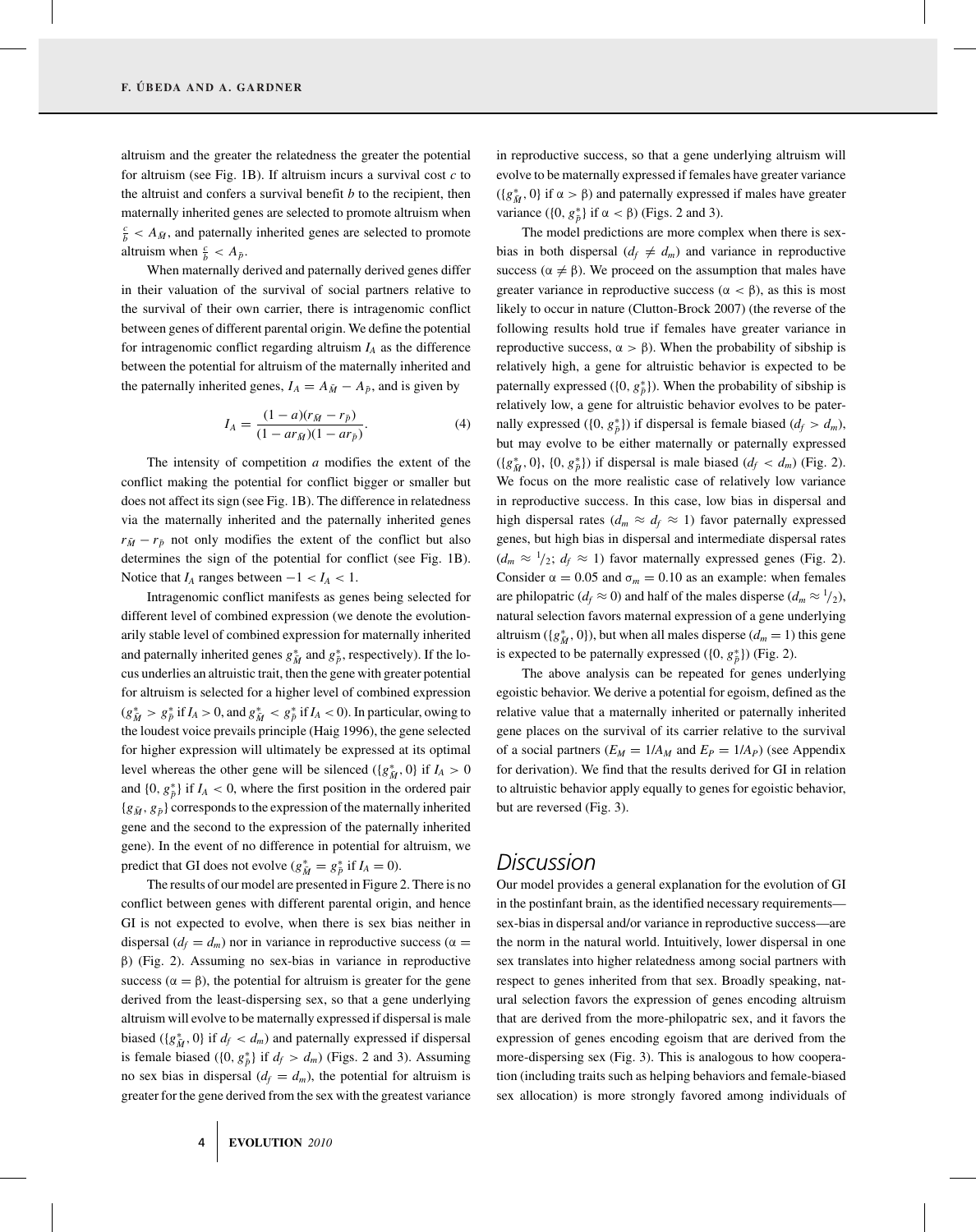

Figure 2. **Potential for intragenomic conflict regarding altruism (detail; see Fig. 6 for full range). Grid using four values of the probability of sibship through female α and four values of the probability of sibship through males β covering the range [0.05, 0.10] corresponding to the case in which the probability of sibship is relatively low. Given a pair of values (** $α$ **,**  $β$ **), the contour lines in each figure represent the potential for conflict between genes with different parental origin regarding altruism (***IA***) for values of dispersal in females and males.** We use a continuous line for contours in which there is conflict (*I<sub>A</sub>*  $\neq$  0), and a dashed line for contours in which there is no conflict  $(I_A = 0)$ . We use red color to represent regions in which imprinted genes will be maternally expressed  $(I_A > 0)$  and blue to represent **regions in which imprinted genes will be paternally expressed (***IA* **< 0). The secondary diagonal corresponds to cases in which there is no sex-difference in sibship probability (** $\alpha = \beta$ **).** 

the more philopatric sex (Johnstone and Cant 2008), and among nondispersing individuals in general (Taylor and Crespi 1994; El Mouden and Gardner 2008)—although with the phenotypic expression of philopatric genes occurring in the next generation. Also, higher variance in reproductive success among individuals of one sex translates into higher relatedness among social partners with respect to genes inherited from that sex. All else being equal, natural selection favors the expression of genes encoding altruism that are derived from the sex with higher variance in reproductive success, and it favors the expression of genes encoding egoism that are derived from the sex with lower variance in reproductive success (Fig. 3).

These results suggest that GI can evolve in relation to genes encoding altruistic and egoistic behaviors exhibited by postinfants, in any species in which the opportunity for social interactions exists. There is evidence that GI of genes expressed in the embryo mediating the transfer of maternal resources is limited to plants and mammals and does not occur in birds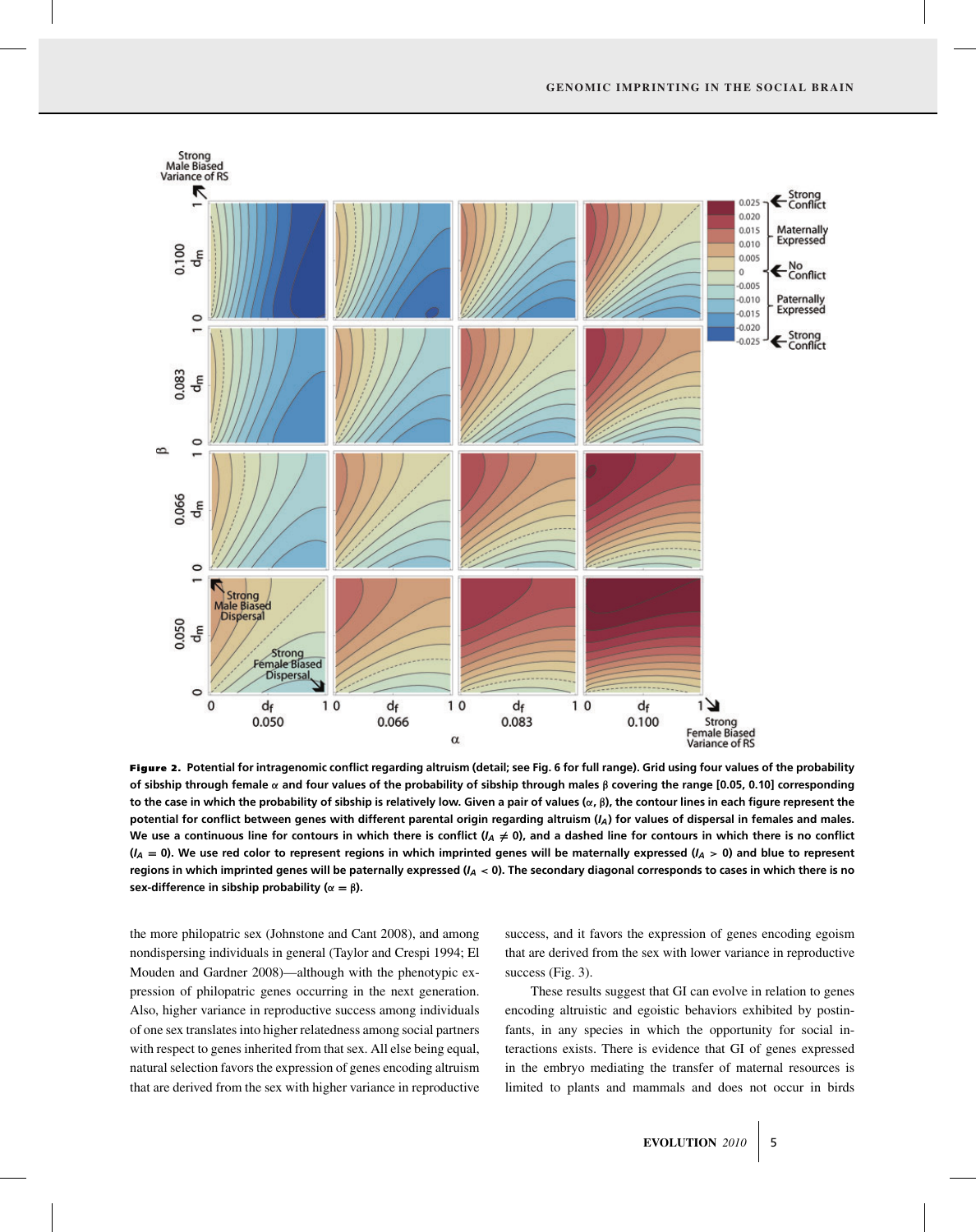|                          |                       | Altruism                    | Egoism                      |                                                          |  |
|--------------------------|-----------------------|-----------------------------|-----------------------------|----------------------------------------------------------|--|
| Dispersal                | Female<br><b>Bias</b> | PI Expressed<br>MI Silenced | MI Expressed<br>PI Silenced | Female-biased Dispersal or<br>Male-biased Variance in RS |  |
|                          | Male<br><b>Bias</b>   | MI Expressed<br>PI Silenced | PI Expressed<br>MI Silenced | р<br>PI Altruism<br>⊣‴ਮ⊤<br>m<br>MI Egoism               |  |
| Variance<br>Reproductive | Female<br><b>Bias</b> | MI Expressed<br>PI Silenced | PI Expressed<br>MI Silenced | Male-biased Dispersal or<br>Female-biased Variance in RS |  |
| <b>Success</b>           | Male<br><b>Bias</b>   | PI Expressed<br>MI Silenced | MI Expressed<br>PI Silenced | MI Altruism<br>F.<br>р<br>PI Egoism<br>m<br>$\cdot$ A    |  |

Figure 3. **Predicted pattern of expression. Pattern of expression that is expected to evolve in genes underpinning altruistic and egoistic behaviors when there is sex-biased dispersal or sex-differences in the variance in reproductive success. m and p correspond to paternally inherited and maternally inherited strands. Solid and dotted rectangles correspond to expressed and silenced genes. A and E stand for genes responsible altruistic and egoistic behaviors, respectively.**

(Moore 2001). This makes sense owing to lack of an arena in which the maternal-embryonic conflict may be enacted, as yolk allocation is determined before fertilization. In contrast, it has been argued that GI of genes expressed in the infant mediating the allocation of parental care (such as those encoding begging behavior), should be found in any species providing postnatal care, including birds (Trivers and Burt 1999). We make this prediction extensive to genes encoding social behavior.

Our model predicts that genes underpinning altruistic behaviors will be paternally expressed among birds and hominids, whereas some diversity of expression is expected among nonhominid mammals (Fig. 4). Conversely, our model predicts that genes underpinning egoistic behaviors will be maternally expressed among birds and hominids, and again some diversity of expression is expected among nonhominid mammals (Fig. 4). The direction of the imprint is determined by which sex shows greater dispersal and/or variance in reproductive success. Empirical data for these quantities are best documented in birds and mammals. Variance in reproductive success is generally greater among males than females in both mammals and birds, although the difference is typically more pronounced in the former (Clutton-Brock 2007). Sex-biased dispersal is also the norm, with birds generally exhibiting female-biased dispersal (Greenwood 1980) and mammals generally exhibiting male-biased dispersal (Greenwood 1980) with the notable exception of hominids, which typically exhibit female-biased dispersal (Greenwood 1980; Lawson Handley and Perrin 2007) (Fig. 5).

The direction of sex bias in the dispersal of ancestral humans is somewhat controversial. However, the conventional view is that ancestral humans exhibited female-biased dispersal (patrilocality) (Foley 1995), and this is supported by three lines of evidence: (1) the closest relatives of humans—gorilla, chimpanzee and bonobo—exhibit female-biased dispersal (Lawson Handley and Perrin 2007); (2) population genetic data suggest migration has been eight times greater among ancestral human females than males (Seielstad et al. 1998) (although Wilder et al. (2004) fail to find evidence of greater female dispersal); and (3) anthropological data from modern hunter–gatherer groups indicate that women migrate more often than men (Ember 1975) (although Marlowe (Marlowe 2004) argues that modern hunter–gatherer groups do exhibit a diversity of dispersal patterns).

Assuming patrilocality is the human ancestral condition, our model can be used to explain aspects of the clinical phenotypes associated with mutations of imprinted genes expressed in the postinfant human brain. Imprinted genes are often found in clusters of paternally expressed and maternally expressed genes (Reik and Walter 2001). Our model predicts that paternally expressed genes underlie altruistic behaviors and maternally expressed genes underlie egoistic behaviors. The balance between altruistic and egoistic influences results in normal individuals showing no disorder (normal brain) (Fig. 4A). Mutations tilting the balance toward paternally expressed genes—deletion of maternally inherited genes, loss of imprint of maternally inherited genes, or paternal disomy—result in pathologies related to an excess of altruistic behavior (hyper-altruistic brain) (Fig. 4B(2)). Conversely mutations tilting the balance toward maternally expressed genes—deletion of paternally inherited genes, loss of imprint of paternally inherited genes, or maternal disomy—result in pathologies related to an excess of egoistic behavior (hyperegoistic brain).

Crucially, the behavioral phenotype associated with hyperaltruistic or hyper-egoist brains need not (and generally will not) be functionally altruistic or egoistic, respectively. These disorders represent major disruptions at the level of the proximate mechanisms underlying social behavior, and are not well-honed adaptations operating for the good of either maternal or paternal gene. Serve as an example altruistic genes encoding reduced aggression or enhanced emotional empathy—defined as an affective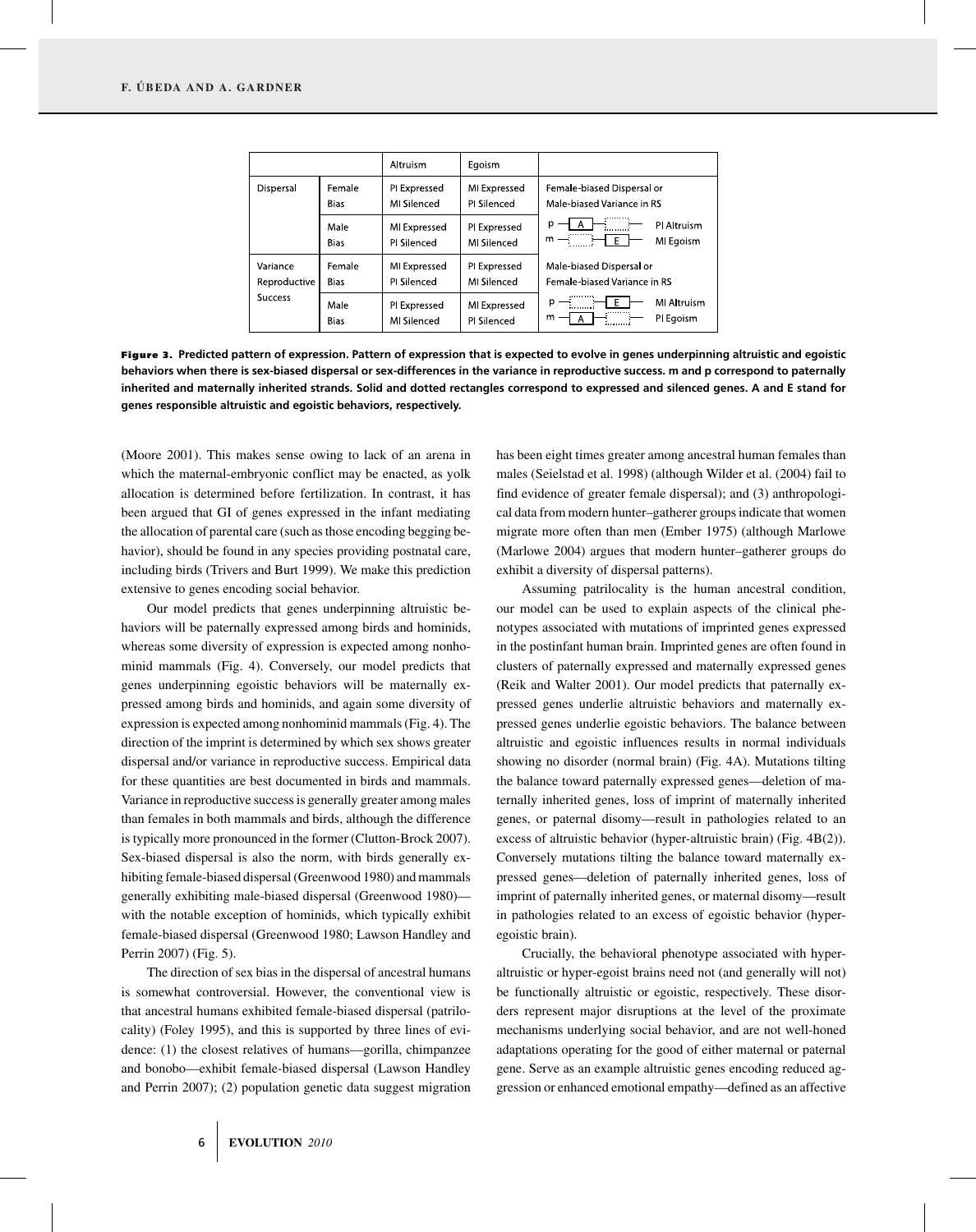

Figure 4. **Expression of imprinted genes in bird, mammalian and human brains and effects of possible mutations. (A) Expression of imprinted genes in the altruist (gray) and egoist (white) regions of the bird, mammalian, and human brains. (B). Possible mutations in human imprinted genes: (1) deletion, (2) loss of imprint, (3) uniparental disomy. Predicted clinical phenotype of associated mental disorders: hyper-egoistic brain versus hyper-altruistic brain.**

state caused by sharing the emotions of another person (Hein and Singer 2008). These genes are altruistic because their expression results in the focal individual losing valuable resources to its social partner via competition or donation, respectively. Individuals suffering from a hyper-altruistic brain would be less aggressive and experience more affective empathy (less cognitive empathy) than normal individuals. On the contrary, egoistic genes encoding enhanced aggression and "Machiavellianism"—defined as a social conduct that involves manipulating others for personal gain (Hein and Singer 2008). These genes are egoistic because their expression results in the focal individual obtaining resources from its social partner via competition or manipulation, respectively. Individuals suffering from a hyper-egoistic brain would be more aggressive and Machiavellian than normal individuals.

Recently, it has been suggested that psychotic-spectrum and autistic-spectrum disorders are two extremes of a continuum of neurological disorders (Crespi and Badcock 2008). Mutations resulting in a greater influence of maternally expressed genes give rise to psychotic-spectrum disorders, whereas mutations resulting in a greater influence of paternally expressed genes give rise to autistic-spectrum disorders (Crespi and Badcock 2008). Our model indicates that psychotic-spectrum disorders can be explained by a hyper-egoistic brain. This would manifest, for example, as juveniles being more aggressive than normal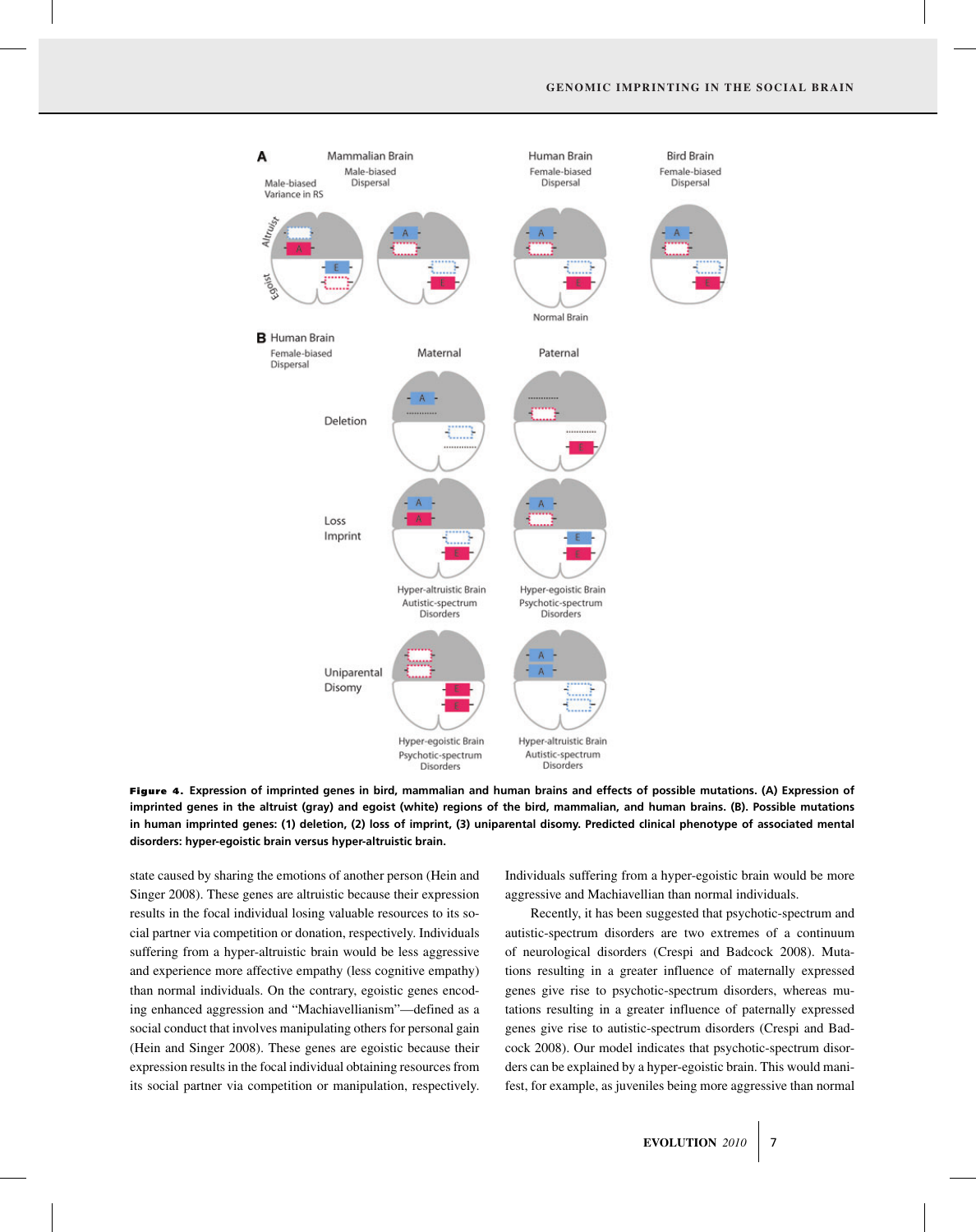| <b>Mammals</b><br>Male-biased Dispersal |                                                                                                                                                                                       |                                                                                                                                                          | <b>Birds</b><br><b>Female-biased Dispersal</b> |                                                             |                                                               | Orders        | Marsupialia<br>Primates                                                       |
|-----------------------------------------|---------------------------------------------------------------------------------------------------------------------------------------------------------------------------------------|----------------------------------------------------------------------------------------------------------------------------------------------------------|------------------------------------------------|-------------------------------------------------------------|---------------------------------------------------------------|---------------|-------------------------------------------------------------------------------|
| Exceptions                              |                                                                                                                                                                                       |                                                                                                                                                          | Exceptions                                     |                                                             |                                                               |               | Rodentia                                                                      |
|                                         | <b>Species Name</b>                                                                                                                                                                   | Common Name                                                                                                                                              |                                                | <b>Species Name</b>                                         | Common Name                                                   |               | Chiroptera<br><b>T</b> Carnivora                                              |
| Λ<br>Δ<br>Л<br>Л<br>Λ                   | Vombatus<br>ursinus<br>Hapalemur<br>griseus<br>Lagothrix<br>lagotricha<br>Ateles sp.<br><b>Brachyteles</b><br>arachnoides<br>Alouatta<br>seniculus                                    | Common Wombat<br>Alaotrangentle<br>Lemur<br><b>Wooly Monkey</b><br>Spider Monkey<br>Muriqui<br><b>Red Howler</b><br>Monkey                               | ◀<br>令<br>₹                                    | Anser<br>caerulescens<br>Clangula<br>hyemalis<br>Anas acuta | <b>Lesser Snow</b><br>Goose<br>Long Tailed<br>Duck<br>Pintail | Regions<br>EЕ | Perissodactyla<br>Insectivora<br>Anatidae<br>East Eurasia<br>SA South America |
| €<br>Δ<br>Λ                             | Alouatta palliata<br>Papio hamadryas<br>Colobus badius<br>rufomitratus                                                                                                                | <b>Mantled Howler</b><br>Monkey<br>Hamadryas<br><b>Baboon</b><br><b>Red Colobus</b>                                                                      | Humans<br><b>Female-biased Dispersal</b>       |                                                             |                                                               |               |                                                                               |
| Δ<br>ß<br>Λ                             | Presbytis thomasi<br>Gorilla gorilla<br>Pan troglodytes                                                                                                                               | Thomas Langurs<br>Gorilla<br>Chimpanzee                                                                                                                  |                                                | Exceptions in Hunter-gatherers<br><b>Name Society</b>       |                                                               |               |                                                                               |
| Λ                                       | Pan paniscus<br>Peromyscus<br>califorńicus<br>$\bullet$ Erethizon<br>aorsatum<br>Saccopteryx<br>bilineata<br>Potos flavus<br>: Lycaon pictus<br>Equus caballus<br>Crocidura russula : | Bonobo<br>California Mouse<br>North American<br>Porcupine<br>White-lined Bat<br>Kinkajou<br>African Wild Dog<br>Horse<br>Greater White-<br>toothed Shrew | ЕE                                             | Vedda<br>SA : Warrau<br>SA Siriono<br>SA Shavante           |                                                               |               |                                                                               |

Figure 5. **Dispersal pattern in birds and mammals. The general pattern is indicated in the heading of each column and is followed by a list of exceptions. Data proceed from Greenwood (1980); Foley (1995); Marlowe (2004); Lawson Handley and Perrin (2007).**

(associated with bullying social partners, as a means of resource acquisition among ancestral humans (Hawley 2003)), or juveniles developing more cognitive empathy—ability to understand intentions and desires of another person—and less emotional empathy,

which results in Machiavellian Intelligence (associated with the capacity to understand other people's desires but experiencing no pleasure from satisfying those desires; this allows Machiavellians to manipulate their social partners, as a means of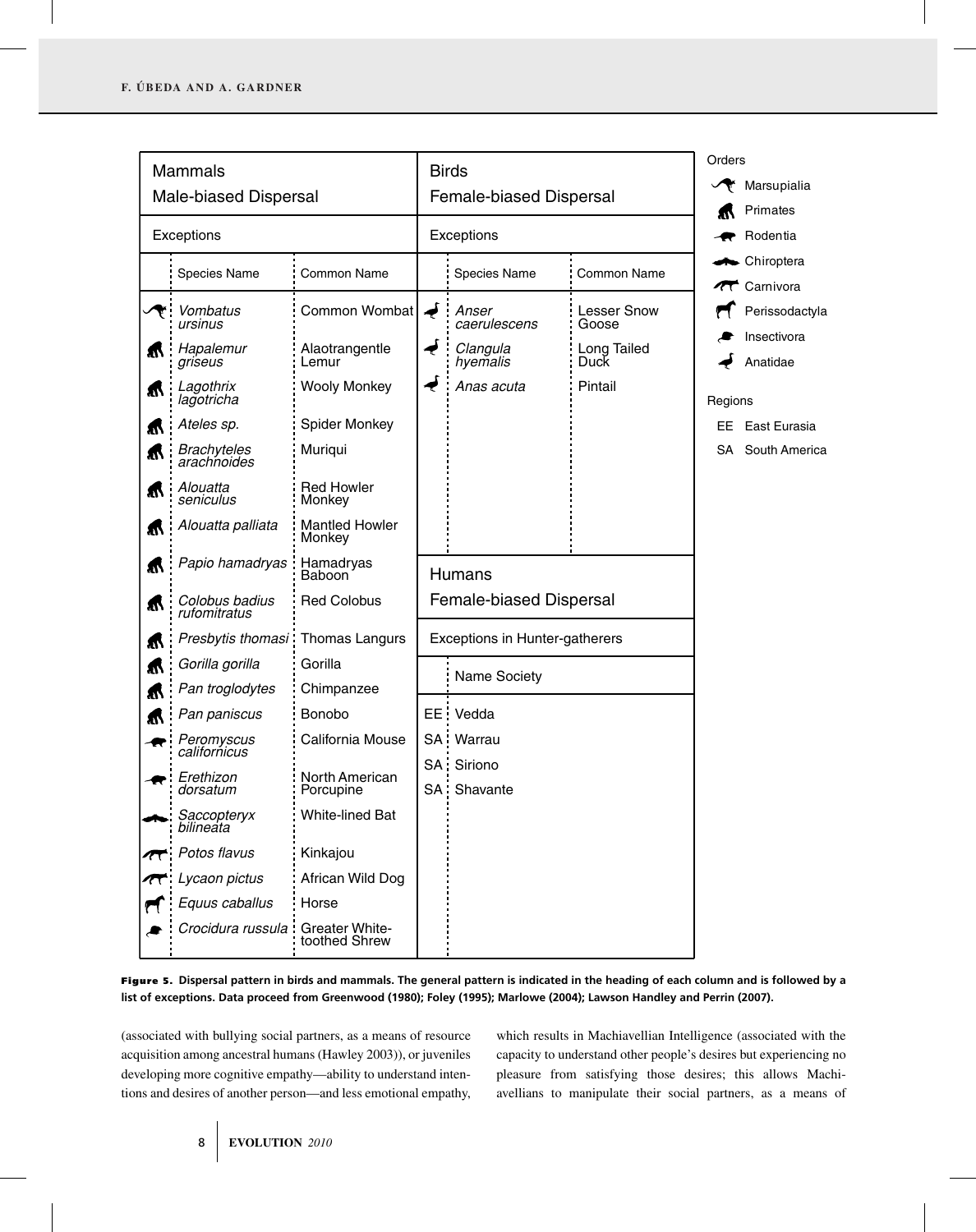resource acquisition among ancestral humans (Hawley 2003)). Interestingly high cognitive empathy and extreme Machiavellianism are prominent features of psychotic spectrum disorders (McHoskey 2001). In contrast, our model indicates that autisticspectrum disorders can be explained by a hyper-altruistic brain. This would manifest, for example, as juveniles being less aggressive than normal (associated with lack of assertion in front of social partners when competing for resources among ancestral humans), or juveniles developing less-cognitive empathy and more emotional empathy (associated with individuals that are easy to manipulate by social partners and derive pleasure from helping social partners when their social partner intention is obvious, among ancestral humans). Lack of cognitive empathy and high emotional empathy are prominent features of autistic spectrum disorders (Smith 2009). This lack of cognitive empathy explains the apparently self-centric perspective of autists (Smith 2009). Although lack of cognitive empathy has often been confused with lack of emotional empathy, autistic children do show a supranormal response to blunt emotional cues (Smith 2009).

Our analysis indicates that the direction of the imprint for a gene expressed in the postinfant brain will be the reverse of when this gene encodes the same character in the placenta or the preinfant brain. In a familial context (placenta and infant brain), paternally expressed genes are selected to extract more maternal resources and maternally expressed genes are selected to extract fewer maternal resources (Haig 2002), whereas in a social context (postinfant brain), paternally expressed genes are selected to provide more help to social partners and maternally expressed genes are selected to provide less help to social partners. In many cases, the same genes expressed in the preinfant and postinfant brains will encode very different characters. However, when these genes affect the same character, we predict a reversal in the direction of the imprint. Children suffering from Prader–Willi syndrome show a biphasic clinical phenotype, with reduced weight caused by poor sucking before weaning and obesity caused by insatiable appetite afterwards. This reversion has attracted the attention of evolutionary biologists, and two different models (Haig and Wharton 2003; Ubeda 2008) have attempted to explain it. Our model pro- ´ vides an alternative explanation. Prader–Willi syndrome is caused by deletion of the paternally inherited copy of the PWS/AS cluster of imprinted genes. A gene that promotes suckling is predicted to be paternally expressed (Haig 2002), and the expected clinical phenotype of Prader–Willi children before weaning is reduced suckling and under-weight. A gene involved in foraging in the native patch is predicted to be maternally expressed, and the expected clinical phenotype of Prader–Willi children after weaning is increased competition for resources and over-weight. Note that each gene encodes different features (suckling and foraging) that impact upon the same character—weight—in opposite directions. Interestingly Prader–Willi syndrome is considered a psychotic spectrum disorder, and its postweaning clinical phenotype is consistent with that of a hyper-egoistic brain.

The kinship theory has been extremely successful in making testable predictions for the role of imprinted genes in different organs (Constancia et al. 2004). Our model allows us to make predictions about the spatial distribution of imprinted genes in the human brain. Within the brains of mouse chimeras containing a mixture of normal cells and cells containing two maternal genomes, the latter cell type becomes concentrated in the frontal neocortex (Keverne et al. 1996). In contrast, within the brains of mouse chimeras containing a mixture of normal cells and cells containing two paternal genomes, the latter cell type becomes concentrated in the hypothalamic and septal regions of the brain (Keverne et al. 1996). Data on sex-biased dispersal in mice are surprisingly sparse (Greenwood 1980) but, upon the assumption of male-biased dispersal that is usual for nonprimate mammals, we might infer that the frontal neocortex specializes in governing altruistic behavior, whereas the hypothalamic and septal regions specialize in governing egoistic behavior. Thus, we would predict the reverse localization of double-maternal and double-paternal cells in the brains of human chimeras. Unfortunately, there is little information on the role of these brain regions in mediating human social behavior. More generally, our model illustrates the importance of reliable ecological and demographic data (including in relation to historical populations), for humans and nonhuman study organisms, if we are to fully understand even basic neurobiology, and to tackle human brain disorders in an informed way.

## ACKNOWLEDGMENTS

We thank D. Haig, B. Crespi, R. Gadagkar, and D. Tran for comments on the manuscript, the Wissenschaftskolleg zu Berlin and the Royal Society of London for funding.

#### LITERATURE CITED

- Badcock, C., and B. Crespi. 2006. Imbalanced genomic imprinting in brain development: an evolutionary basis for the aetiology of autism. J. Evol. Biol. 19:1007–1032.
	- ———. 2008. Battle of the sexes may set the brain. Nature 454:1054–1055.
- Burt, A., and R. Trivers. 2006. Genes in conflict. Harvard Univ Press, Cambridge, MA.
- Clutton-Brock, T. 2007. Sexual selection in males and females. Science 318:1882–1885.
- Constancia, M., G. Kelsey, and W. Reik. 2004. Resourceful imprinting. Nature 432:53–57.
- Crespi, B. 2008. Genomic imprinting in the development and evolution of psychotic spectrum conditions. Biol. Rev. 83:441–493.
- Crespi, B., and C. Badcock. 2008. Psychosis and autism as diametrical disorders of the social brain. Behav. Brain. Sci. 31:241–320.
- Davies, W., A. R. Isles, and L. S. Wilkinson. 2005. Imprinted gene expression in the brain. Neurosci. Biobehav. Rev. 29:421–430.
- Davies, W., A. R. Isles, T. Humby, and L. S. Wilkinson. 2007. What are imprinted genes doing in the brain? Epigenetics 2:201.
- Dawkins, R. 1976. The selfish gene. Oxford Univ. Press, Oxford.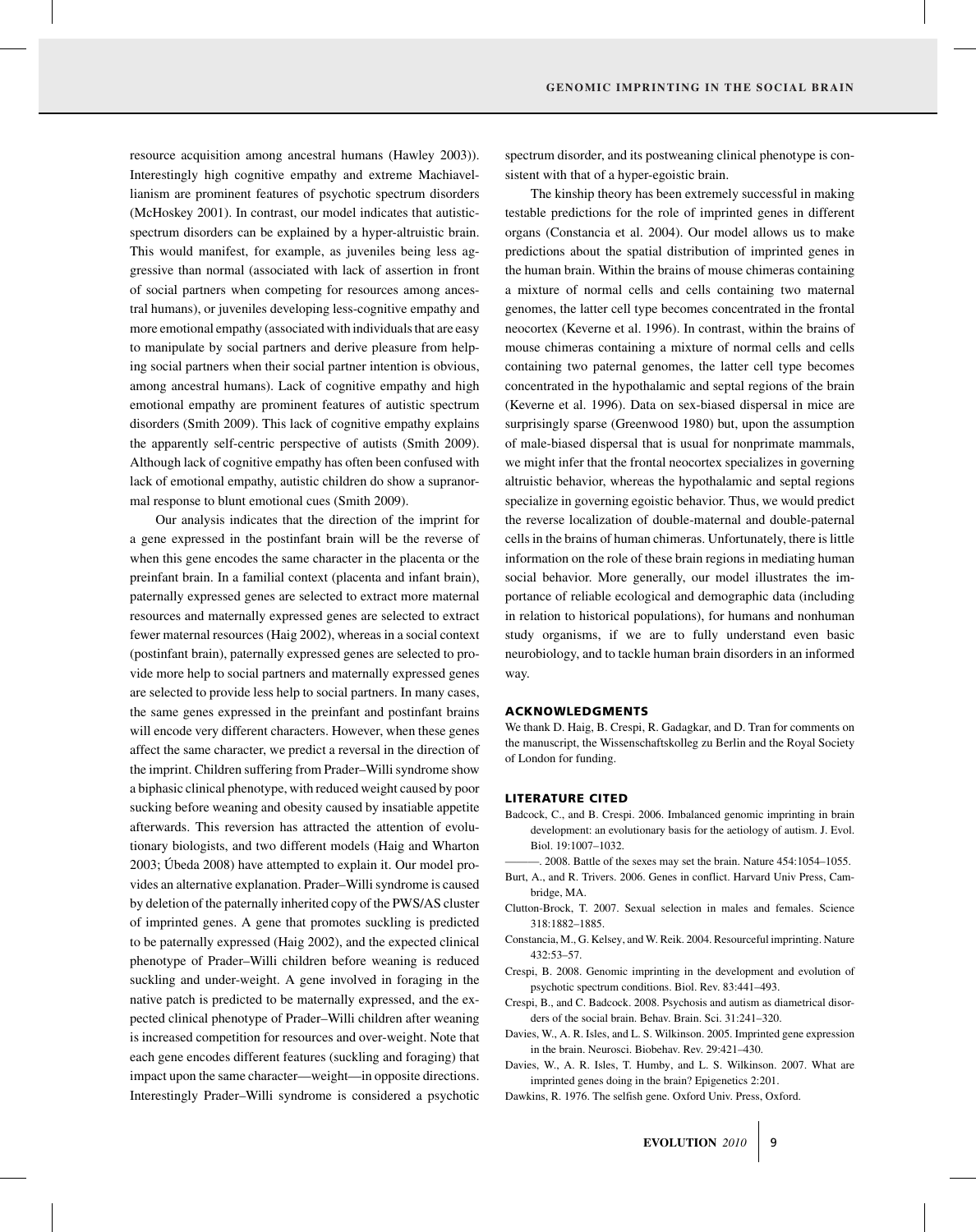- El Mouden, C., and A. Gardner. 2008. Nice natives and mean migrants: the evolution of dispersal-dependent social behaviour in viscous populations. J. Evol. Biol. 21:1480–1491.
- Ember, C. R. 1975. Residential variation among hunter-gatherers. Behav. Sci. Res. 10:199–227.
- Fisher, R. A. 1930. The genetical theory of natural selection. Clarendon Press, Oxford.
- Foley, R. 1995. The adaptive legacy of human evolution: a search for the environment of evolutionary adaptedness. Evol. Anthropol. 4:194–203.
- Frank, S. A. 1998. Foundations of social evolution. Princeton Univ. Press, Princeton, NJ.
- Gardner, A. 2010. Sex-biased dispersal of adults mediates the evolution of altruism among juveniles. J. Theor. Biol. 262:339–345.
- Gardner, A., I. C. W. Hardy, P. D. Taylor, and S. A. West. 2007. Spiteful soldiers and sex ratio conflict in polyembryonic parasitoid wasps. Am. Nat. 169:519–533.
- Goos, L. M., and I. Silverman. 2001. The influence of genomic imprinting on brain development and behavior. Evol. Human Behav. 22:385–407.
- Grafen, A. 1985. A geometric view of relatedness. Oxf. Surv. Evol. Biol. 2:28–89.
- -. 2006. A theory of Fisher's reproductive value. J. Math. Biol. 53:15– 60.
- Greenwood, P. J. 1980. Mating systems, philopatry and dispersal in birds and mammals. Anim. Behav. 28:1140–1162.
- Haig, D. 1996. Placental hormones, genomic imprinting, and maternal-fetal communication. J. Evol. Biol. 9:357–380.
- ———. 2000. Genomic imprinting, sex-biased dispersal, and social behavior. Ann. N.Y. Acad. Sci. 907:149–163.
- ———. 2002. Genomic imprinting and kinship. Rutgers Univ. Press, Piscataway, NJ.
- Haig, D., and R. Wharton. 2003. Prader-Willi syndrome and the evolution of human childhood. Am. J. Hum. Biol. 15:320–329.
- Hamilton, W. D. 1963. Evolution of altruistic behavior. Am. Nat. 97:354–360.
- ———. 1964. The genetical evolution of social behavior I & II. J. Theor. Biol. 7:1–52.
- ———. 1970. Selfish and spiteful behaviour in an evolutionary model. Nature 228:1218–1222.
- Hawley, P. H. 2003. Prosocial and coercive configurations of resource control in early adolescence: a case for the well-adapted Machiavellian. Merrill-Palmer Quarterly 49:279–309.
- Hein, G., and T. Singer. 2008. I feel how you feel but not always: the empathic brain and its modulation. Curr. Opin. Neurobiol. 18:153–158.
- Isles, A. R., W. Davies, and L. S. Wilkinson. 2006. Genomic imprinting and the social brain. Philos. Trans. R. Soc. Lond. B Biol. Sci. 361:2229–2237.
- Johnstone, R. A., and M. A. Cant. 2008. Sex-differences in dispersal and the evolution of helping and harming. Am. Nat. 172:318–330.
- Keverne, E. B., R. Fundele, M. Narasimha, S. C. Barton, and M. A. Surani. 1996. Genomic imprinting and the differential roles of parental genomes in brain development. Brain Res. 92:91–100.
- Lawson Handley, L. J., and N. Perrin. 2007. Advances in our understanding of mammalian sex-biased dispersal. Mol. Ecol. 16:1559–1578.
- Marlowe, F. W. 2004. Marital residence among foragers. Curr. Anthropol. 45:277–284.
- Moore, T. 2001. Genetic conflict, genomic imprinting and establishment of the epigenotype in relation to growth. Reproduction 122:185–193.
- Moore, T., and D. Haig. 1991. Genomic imprinting in mammalian development: a parental tug-of-war. Trends Genet 7:45–49.
- Moore, T., and W. Mills. 2008. Genomic imprinting, chapter evolutionary theories of imprinting—enough already!, Springer, pp. 116–123.
- McHoskey, J. W. 2001. Machiavellianism and personality dysfunction. Personality and Individual Differences 31:791–798.
- Plagge, A., A. R. Isles, E. Gordon, T. Humby, W. Dean, S. Gritsch, R. Fischer-Colbrie, L. S. Wilkinson, and G. Kelsey. 2005. Imprinted nesp55 influences behavioral reactivity to novel environments. Mol. Cell. Biol. 25:3019–3026.
- Price, G. R. 1970. Selection and covariance. Nature 227:520–521.
- Price, G. R., and C. A. B. Smith. 1972. Fishers Malthusian parameter and reproductive value. Ann Hum Genet 36:1–7.
- Reik, W., and J. Walter. 2001. Genomic imprinting: parental influence on the genome. Nat. Rev. 2:21–32.
- Rousset, F. 2004. Genetic structure and selection in subdivided populations. Princeton univ Press. Princeton.
- Seielstad, M. T., E. Minch, and L. L. Cavalli-Sforza. 1998. Genetic evidence for a higher female migration rate in humans. Nat. Genet. 20:278–280.
- Smith, A. 2009. The empathy imbalance hypothesis of autism: a theoretical approach to cognitive and emotional empathy in autistic development. Psychol. Rec. 59:489–510.
- Taylor, P. D. 1990. Allele-frequency change in a class-structured population. Am. Nat. 135:95–106.
- -. 1996. Inclusive fitness arguments in genetic models of behaviour. J. Math. Biol. 34:654–674.
- Taylor, P. D., and B. J. Crespi. 1994. Evolutionary stable strategy sex ratios when correlates of relatedness can be assessed. Am. Nat. 143:297–316.
- Taylor, P. D., and S. A. Frank. 1996. How to make a kin selection model. J. Theor. Biol. 180:27–37.
- Trivers, R. 1974. Parent-offspring conflict. Am. Zool. 14:249–264.
- Trivers, R., and A. Burt. 1999. Kinship and genomic imprinting. Pp. 1–17 *in* R. Ohlsson, ed. Genomic imprinting: an interdisciplinary approach. Springer, Heidelberg.
- Tycko, B., and I. M. Morison. 2002. Physiological functions of imprinted genes. J. Cell. Physiol. 192:245–258.
- Ubeda, F. 2008. Evolution of genomic imprinting with biparental care: impli- ´ cations for Prader-Willi and Angelman syndromes. PLoS Biol. 6:1678– 1692.
- West, S. A., A. S. Griffin, and A. Gardner. 2007. Social semantics: altruism, cooperation, mutualism, strong reciprocity and group selection. J. Evol. Biol. 20:415–432.
- Wild, G., and S. A. West. 2009. Genomic imprinting and sex allocation. Am. Nat. 173:E1–E14.
- Wilder, J. A., S. B. Kingan, Z. Mobasher, M. M. Pilkington, and M. F. Hammer. 2004. Global patterns of human mitochondrial DNA and Y-chromosome structure are not influenced by higher migration rates of females versus males. Nat. Genet. 36:1122–1125.
- Wilkins, J. F., and D. Haig. 2003. What good is genomic imprinting: the function of parent-specific gene expression. Nat. Rev. Genet. 4:359– 368.

#### Associate Editor: S. Gandon

# *Appendix* ALTRUISM

#### *Expected fitness*

We denote an individual's probability of survival to adulthood by  $S(x, y)$ , where *x* is the level of helping invested by the individual into its social partners, and *y* is the average level of helping invested by the individual's social partners. We assume that *S* is a monotonically decreasing function of its first argument and a monotonically increasing function of its second argument. We assume that the average investment into helping over all the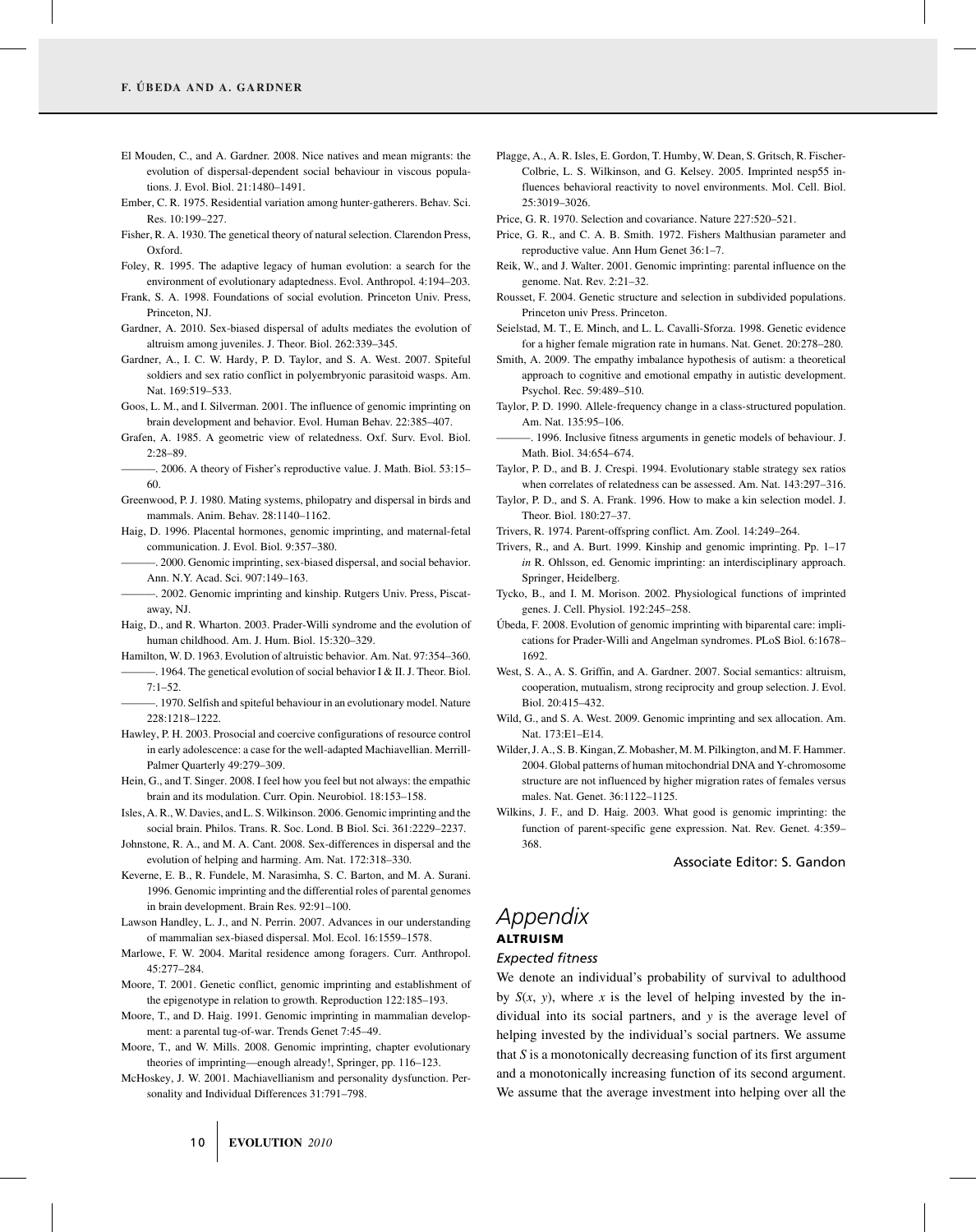individuals in the population is *z*. Moreover, following Taylor and Frank (1996), we assume that there is vanishingly little variation around this population average, allowing us to employ differential calculus methodology.

As we are considering evolution in a class-structured population (i.e., individuals may be female or male), we must treat fitness for individuals of each class separately, and then combine these using class reproductive value weightings (Fisher 1930; Price and Smith 1972; Taylor 1990, 1996; Taylor and Frank 1996; Grafen 2006; details below). We begin by calculating the expected fitness of a focal juvenile female as a function of the helping strategy of herself and her social partners (Gardner 2010). If the focal female survives to adulthood, then she may either disperse or remain in her natal patch. The expected number of offspring she produces is assumed to be inversely proportional to the number of females competing within the patch upon which she finds herself after the dispersal phase. Hence, her expected fitness is given by

$$
w_f = S(x, y)k \left[ \frac{l_f}{l_f S(y, y) + (1 - l_f)S(z, z)} + \frac{1 - l_f}{S(z, z)} \right], \quad (A1)
$$

where *k* is a constant of proportionality. Notice that the average fitness of all females in the population is  $\bar{w}_f = k$ . Hence the expected fitness of the focal female, relative to the average fitness for her class, is

$$
W_f = S(x, y) \left[ \frac{l_f}{l_f S(y, y) + (1 - l_f) S(z, z)} + \frac{1 - l_f}{S(z, z)} \right].
$$
 (A2)

We now calculate the expected fitness of a focal juvenile male (Gardner 2010). If the focal male survives to adulthood, then he may either disperse or remain in his natal patch. If the focal male does not disperse, his expected mating success is given by the ratio of adult females to adult males within his natal patch, which is

$$
q = \frac{l_f S(y, y) + (1 - l_f)S(z, z)}{l_m S(y, y) + (1 - l_m)S(z, z)}.
$$
 (A3)

The expected number of offspring produced by his mates will be inversely proportional to the number of females in his natal patch. If the focal male does disperse, his expected mating success is given by the ratio of adult females to adult males in the entire population, which is 1. The expected number of offspring produced by his mates will be inversely proportional to the number of females in his nonnatal patch. Hence, his expected fitness is given by:

$$
w_m = S(x, y)k \left[ q \frac{l_m}{l_f S(y, y) + (1 - l_f)S(z, z)} + \frac{1 - l_m}{S(z, z)} \right].
$$
\n(A4)

The average fitness for all males in the population is  $\bar{w}_m = k$ . Hence the expected fitness of the focal male, relative to the average fitness for his class, is

$$
W_m = S(x, y) \left[ \frac{l_m}{l_m S(y, y) + (1 - l_m) S(z, z)} + \frac{1 - l_m}{S(z, z)} \right].
$$
\n(A5)

In the context of a class-structured population, the contribution of each class to a gene's expected fitness is weighted by that class' reproductive value (Fisher 1930; Price and Smith 1972; Taylor 1990; Grafen 2006). Hence, the expected fitness of a gene is given by

$$
W = \frac{1}{2}W_f + \frac{1}{2}W_m
$$
 (A6)

where the  $\frac{1}{2}$  factors correspond to the class reproductive value for males and females (Fisher 1930; Price 1970; Taylor 1996).

## *Hamilton's Rule*

Let  $\chi$  denote the maternal ( $\chi = \bar{M}$ ) or paternal ( $\chi = \bar{P}$ ) origin of a gene copy. The χ-inherited copy of a gene for helping is favored by natural selection when Hamilton's rule is satisfied (Hamilton 1963, 1964, 1970; Taylor 1996; Taylor and Frank 1996; Wild and West 2009):

$$
-C + r_{\chi} B > 0 \tag{A7}
$$

where  $-C = \partial W/\partial x|_z$  is the personal fitness cost of helping experienced by the actor,  $B = \partial W / \partial y |_{z}$  is the personal fitness benefit of helping experienced by the recipient (partial derivatives are evaluated at  $x = y = z$ ), and  $r<sub>x</sub>$  is the kin-selection coefficient of relatedness between the χ-inherited gene copy of a focal individual and its social partners.

# *Cost and benefit*

From equation (6), we can derive an expression for the fitness cost and benefit experienced by a helping individual.

The fitness cost  $-C = \partial W / \partial x |_z$  is

$$
-C = \frac{\partial S/\partial x|_z}{S(z, z)}.
$$
 (A8)

Let  $\partial S/\partial x|_z = -c$  and  $\partial S/\partial y|_z = b$  be the survival cost and benefit experienced by a helping individual then

$$
-C = -\frac{c}{S(z, z)}.\tag{A9}
$$

The fitness benefit  $B = \partial W / \partial y |_{z}$  is

$$
B = \frac{1}{S(z, z)} \left[ b - \frac{1}{2} (l_f^2 + l_m^2)(b - c) \right].
$$
 (A10)

Let

$$
a = \frac{1}{2} (l_f^2 + l_m^2)
$$
 (A11)

**EVOLUTION** 2010 11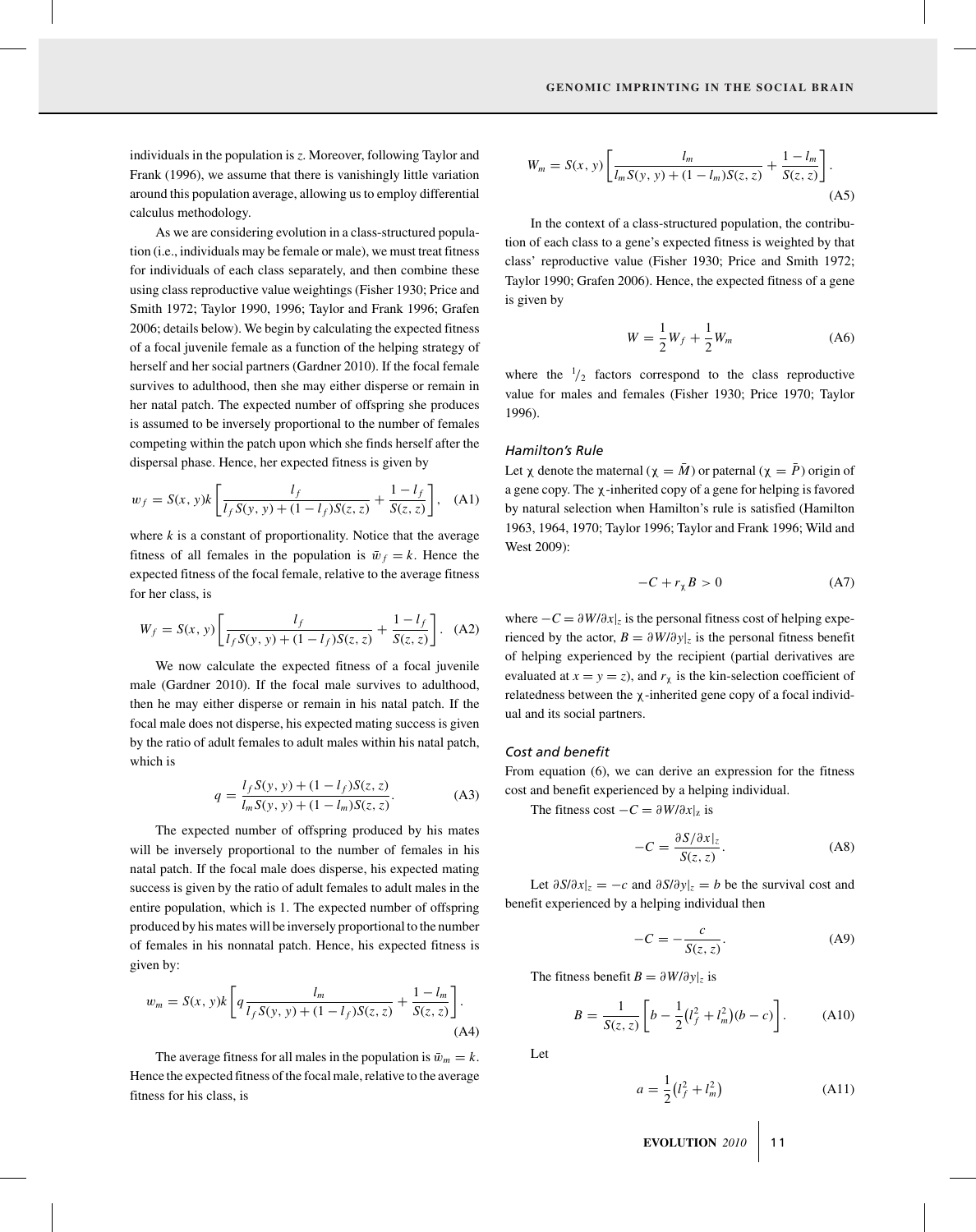be the scale of competition between neighboring siblings (Frank 1998) (notice that  $0 < a < 1$ ). Thus

$$
B = \frac{b - a(b - c)}{S(z, z)}.
$$
\n(A12)

Because *C* and *B* are positive, investment into promoting the survival of patchmates is formally altruistic (Hamilton 1964; West et al. 2007).

## *Coefficient of relatedness*

The coefficient of consanguinity of the focal individual to itself, *pS*, is the same via its maternally inherited (MI) and paternally inherited (PI) genes, namely:

$$
p_S = \frac{1}{2} + \frac{1}{2}\varphi,\tag{A13}
$$

where  $\varphi$  is the coefficient of inbreeding or consanguinity between mating partners

$$
\varphi = l_f l_m p_X. \tag{A14}
$$

The coefficient of consanguinity between the focal individual and its neighbors via the MI gene is

$$
p_{X\bar{M}} = \frac{1}{2} \big[ \alpha p_S + (1 - \alpha) l_f^2 p_X \big] + \frac{1}{2} \varphi,
$$
 (A15)

and via the PI gene is

$$
p_{X\bar{P}} = \frac{1}{2} [\beta p_S + (1 - \beta) l_m^2 p_X] + \frac{1}{2} \varphi,
$$
 (A16)

where  $\alpha$  and  $\beta$  are the probability of maternal and paternal sib-ship for same-patch juveniles, respectively.

The coefficient of consanguinity of the focal individual to its neighbors is

$$
p_X = \frac{1}{2}(p_{X\bar{M}} + p_{X\bar{P}}).
$$
 (A17)

Substituting (A13)–(A16) in (A17) yields an expression of *pX* as a function of itself that can be solved for *pX*

$$
p_X = \frac{\alpha + \beta}{8 - 2(1 - \alpha)l_f^2 - (4 + \alpha + \beta)l_f l_m - 2(1 - \beta)l_m^2}.
$$
\n(A18)

Substituting (A14) and (A18) in (A13), we get an explicit expression for  $p<sub>S</sub>$ 

$$
p_S = \frac{4 - (1 - \alpha)l_f^2 - (1 - \beta)l_m^2 - 2l_f l_m}{8 - 2(1 - \alpha)l_f^2 - (4 + \alpha + \beta)l_f l_m - 2(1 - \beta)l_m^2}.
$$
\n(A19)

Substituting  $(A13)$ ,  $(A14)$ , and  $(A18)$  in  $(A15)$  we get an explicit expression for  $p_{X\bar{M}}$ 

$$
p_{X\bar{M}} = \frac{1}{2} \frac{4\alpha + \left[\beta(1-\alpha)l_f^2 + (\beta-\alpha)l_f l_m - (1-\beta)\alpha l_m^2\right]}{8 - 2(1-\alpha)l_f^2 - (4+\alpha+\beta)l_f l_m - 2(1-\beta)l_m^2}.
$$
\n(A20)

Substituting  $(A13)$ ,  $(A14)$ , and  $(A18)$  in  $(A16)$  we get an explicit expression for  $p_{\overline{X} \overline{P}}$ 

$$
p_{X\bar{P}} = \frac{1}{2} \frac{4\beta + \left[ \alpha(1 - \beta)l_m^2 + (\alpha - \beta)l_f l_m - \beta(1 - \alpha)l_f^2 \right]}{8 - 2(1 - \alpha)l_f^2 - (4 + \alpha + \beta)l_f l_m - 2(1 - \beta)l_m^2}.
$$
\n(A21)

The relatedness of a focal juvenile to another juvenile in the same patch via its MI gene results from dividing  $p_{X\bar{M}}$  and  $p_S$ (Grafen 1985; Gardner et al. 2007)

$$
r_{\bar{M}} = \frac{1}{2} \frac{\alpha + \frac{1}{4} [\beta (1 - \alpha) l_f^2 + (\beta - \alpha) l_f l_m - \alpha (1 - \beta) l_m^2]}{1 - \frac{1}{4} [(1 - \alpha) l_f^2 + 2 l_f l_m + (1 - \beta) l_m^2]}
$$
(A22)

and the relatedness of a focal juvenile to another juvenile in the same patch via its PI gene results from dividing  $p_{\bar{X} \bar{P}}$  and  $p_{\bar{S}}$ 

$$
r_{\bar{P}} = \frac{1}{2} \frac{\beta + \frac{1}{4} [\alpha (1 - \beta) l_m^2 + (\alpha - \beta) l_f l_m - \beta (1 - \alpha) l_f^2]}{1 - \frac{1}{4} [(1 - \alpha) l_f^2 + 2 l_f l_m + (1 - \beta) l_m^2]}.
$$
(A23)

See Figure 1 for the graphical representation of the coefficients of relatedness and the scale of competition as functions of *l<sub>m</sub>*, *l<sub>f</sub>*, α, and β.

## *Condition for increase*

The net effect of dispersal on the evolution of altruism will be given by substituting the expression for fitness cost (A9) and fitness benefit (A12) in Hamilton's rule (A7)

$$
\frac{c}{b} < \frac{(1-a)r_{\chi}}{1-ar_{\chi}}.\tag{A24}
$$

The right-hand side of the above inequality measures the value of neighbors' survival relative to an individual's personal survival, from the perspective of the  $\chi$ -inherited gene, and summarizes the extent to which natural selection favors altruism encoded by this gene. We will refer to this term as the potential for altruism of the χ-inherited gene, *A*χ. The relation between natural selection and the analogy of the gene as a decision maker is discussed more fully by Dawkins (1976).

The potential for altruism of the maternally and paternally inherited genes are

$$
A_{\bar{M}} = \frac{(1 - a)r_{\bar{M}}}{1 - ar_{\bar{M}}}
$$
 (A26)

$$
A_{\bar{P}} = \frac{(1 - a)r_{\bar{P}}}{1 - ar_{\bar{P}}},
$$
 (A27)

where a,  $r_{\bar{M}}$  and  $r_{\bar{P}}$  are defined as functions of  $l_m$ ,  $l_f$ ,  $\alpha$ , and  $\beta$  in (A11), (A22), and (A23), respectively.

The difference between the potential for altruism of the maternally inherited and the paternally inherited genes corresponds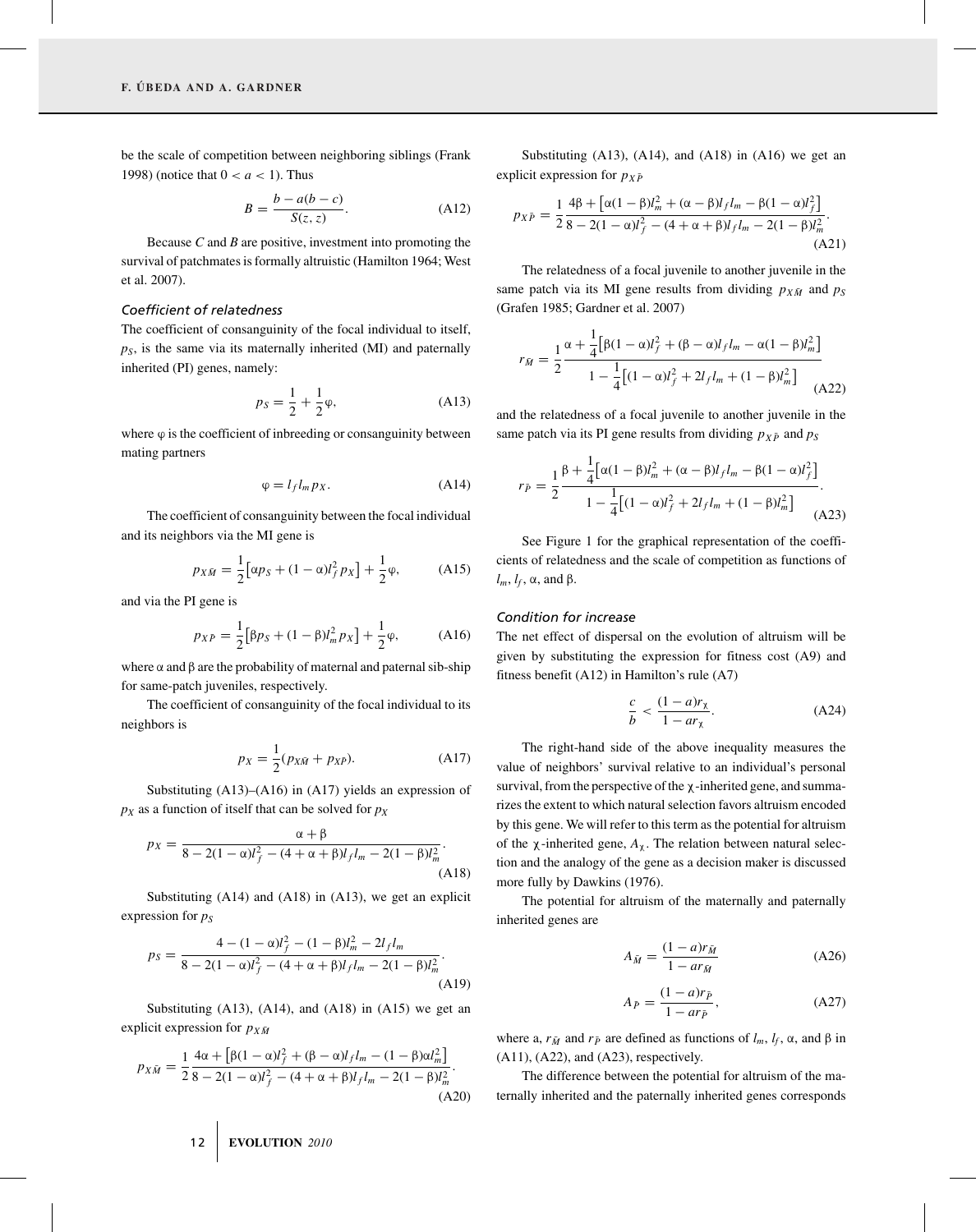

Figure 6. **Potential for intragenomic conflict regarding altruism (full range). Grid using four values of the probability of sibship through female α and four values of the probability of sibship through males β covering the range [0.05, 1]. Given a pair of values (α, β), the contour lines in each figure represent the potential for conflict between genes with different parental origin regarding altruism (***IA***) for values of dispersal in females and males.**

to the potential for intragenomic conflict between genes with different parental origin regarding altruism

$$
I = \frac{(1 - a)(r_{\bar{M}} - r_{\bar{P}})}{(1 - ar_{\bar{M}})(1 - ar_{\bar{P}})},
$$
(A26)

where a,  $r_{\bar{M}}$  and  $r_{\bar{P}}$  are defined as functions of  $l_m$ ,  $l_f$ ,  $\alpha$ , and  $\beta$ in (A11), (A22), and (A23), respectively. See Figure 1 for the graphical representation of the potential for intragenomic conflict regarding altruism as functions of *a* and *r*. See Figures 2 and 6 for the graphical representation of the potential for intragenomic conflict regarding altruism as a function of  $l_m$ ,  $l_f$ ,  $\alpha$ , and  $\beta$ .

## *Evolutionarily Stable Strategy*

In the previous section, we have established whether a small increase in helping juveniles in the same neighborhood will be favored by natural selection or not. In this section, we will determine the level of helping such that no deviation from this level will be favored by natural selection, that is the ESS level of helping determined by the maternally and paternally inherited copies of gene  $g_{\gamma}$ .

Consider a gene for altruistic behavior. Greater expression of this gene results in a survivorship cost for its carrier and a survivorship benefit to neighboring juveniles. The increments in cost and benefit experienced by  $\chi$ -inherited mutant gene  $\hat{g}_{\chi}$  when wild-type gene is  $g_\chi$  are  $S(\hat{x}, y) - S(x, y) = (\partial S/\partial x)(\hat{x} - x) = c$ and  $S(x, \hat{y}) - S(x, y) = (\partial S/\partial y)(\hat{y} - y) = b$ , respectively.

From invasion condition (A24) we find that a small increment in helping ( $\hat{g}_{\chi} > g_{\chi}$ ) is favored when  $c < A_{\chi}b$ , a small decrease in helping  $(\hat{g}_{\chi} < g_{\chi})$  is favored when  $c > A_{\chi}b$ , and a resident gene  $g^*_{\chi}$  that cannot be invaded by any mutant gene  $\hat{g}_{\chi}$  must satisfy